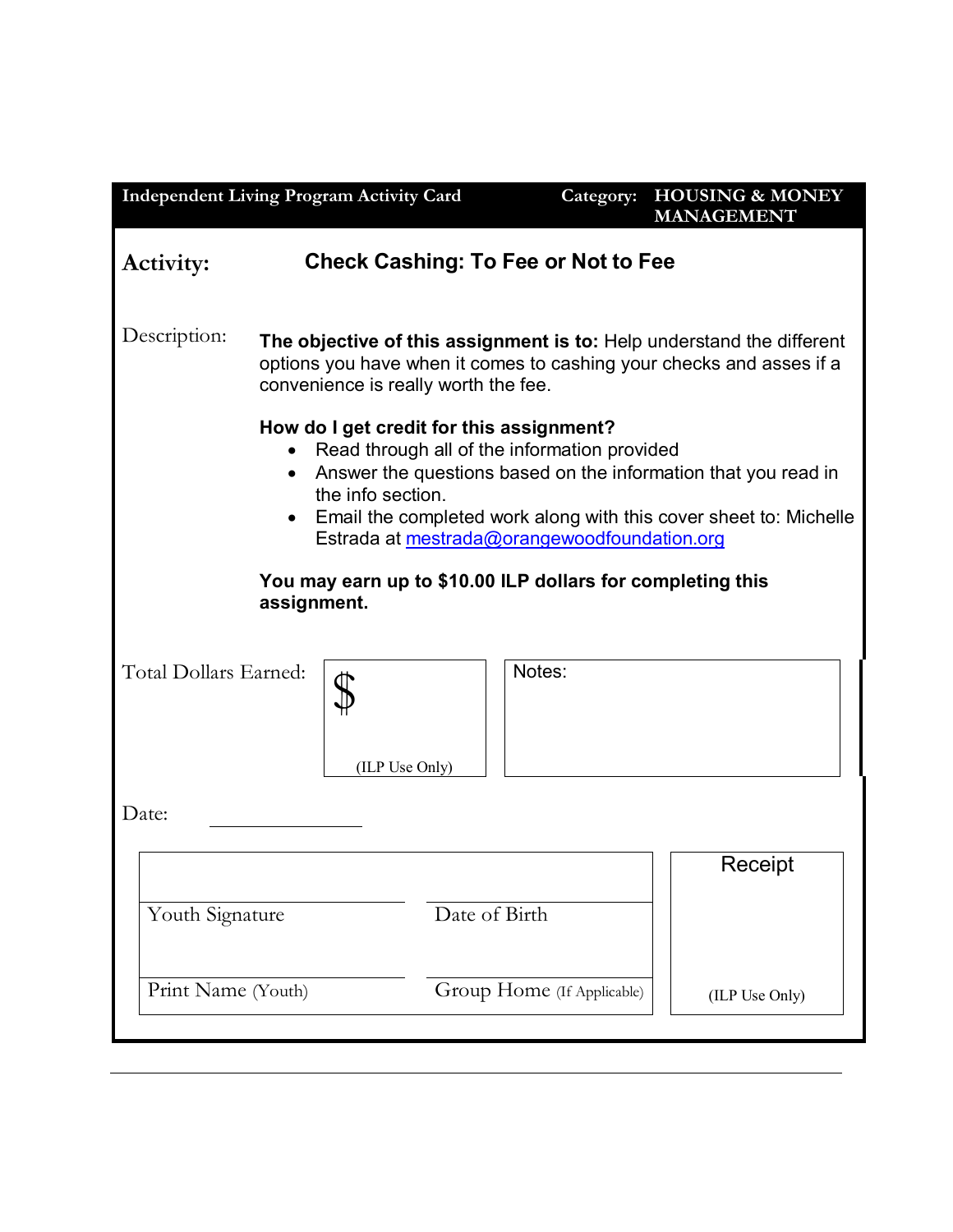You received your first check, yay! You notice there is a check-cashing place next door to your work. You could go there and save a trip to the bank, but be aware of how that could cost you.

**Check Cashing:** Check cashing businesses, also known as money services businesses, provide customers with an easy way to turn their paycheck, or other checks, into cash without having to rely on a bank account. Check-cashing businesses generally stay open 24 hours and give easy, quick access to cash when people need it. It is important to understand the fees before using a check-cashing service. For example, if a check-cashing service charges a 2% fee to cash your paycheck of \$1,500, that amounts to \$30, leaving you with take-home pay of \$1,470. If you cash 26 paychecks over a year, that adds up to \$780 in fees. Check-cashing stores sometimes take up to 5% of the transaction value. At the end of the day, you need to decide whether the convenience is worth the money.

## **What is the Best Alternative?**

The best alternative to using a check-cashing store is to cash your checks directly at your bank. Although this may take longer and be less convenient, it is arguably the most secure way to receive your money. Cashing directly at the bank can allow you to deposit the funds directly to your savings account if you do not need the cash in hand. If you have not yet opened a checking account, then now is the best time to do it

**Tip:** If you do not have a personal bank account and you need to cash a check either from an employer or other party, you can cash the check from the bank it is drawn on. For example, if you receive a check from your employer, look at the check to see what bank or financial institution is listed there. If can get to that bank in person, you can cash the check right there. Be sure to bring two forms of government-issued picture identification such as a driver's license and/or passport. Call the bank first to confirm exactly what is needed for you to cash a check drawn on their bank.

## **Payday loans:**

Let's talk about payday loans. A payday loan is a short-term loan that can help you cover immediate **cash** needs until you get your next paycheck. These small-dollars, high-cost loans usually charge triple-digit annual percentage rates (APRs), and payments are typically due within two weeks—or close to your next payday.

## **What Are the Costs of a Payday Loan?**

The costs associated with payday loans are set by state laws with fees ranging from \$10 to \$30 for every \$100 borrowed. A two-week payday loan usually costs \$15 per \$100. For example, let's say you borrow \$100 for a two-week payday loan and your lender is charging you a \$15 fee for every \$100 borrowed. That is a simple interest rate of 15%. However, since you have to repay the loan in two weeks, that 15% finance charge equates to an APR of almost 400% because the loan length is only 14 days. On a two-week loan, that daily interest cost is \$1.07.